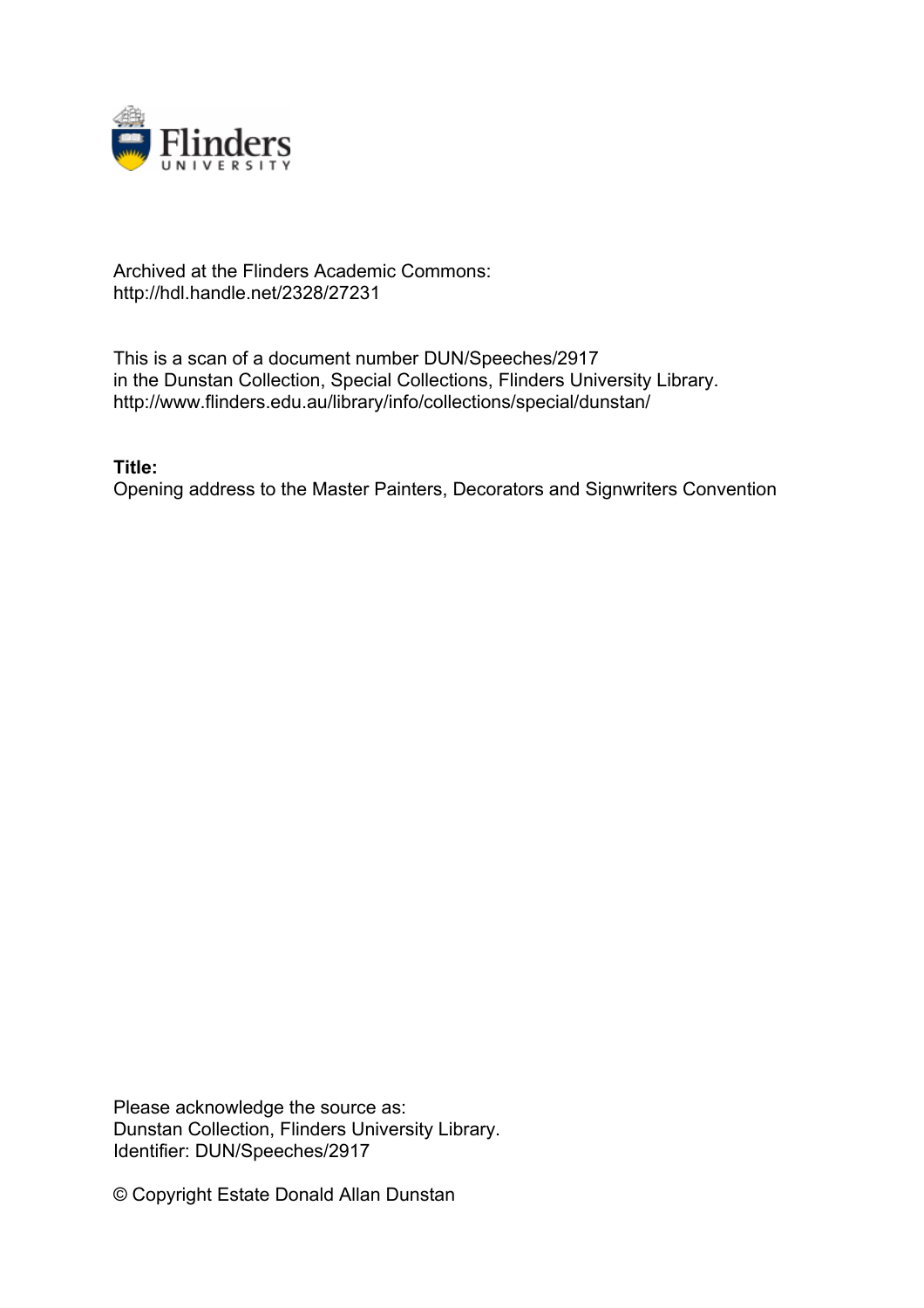OPENING ADDRES5 TO THE MASTER PAINTERS, DECORATORS AND SIGNWRITERS CONVENTION, BY THE PREMIER, DON DUNSTAN. 22.3.76

 $\tau$  .

My Lord Mayor, Mr. Gillard, Mr. Jacobs, Mr, Flehr, Mr. Foggo, ladies and gentlemen :

 $2917$ 

Thanka very much for asking me to speak &t your convention, and, of course, thank you for holding in in Adelaide. I don't think you could have chosen a better time to sample the attractions of Adelaide and the surrounding areas. The city has involved itself with the Festival of Arts and the wide range of other attractions which coincide with the Festival, and the people of Adelaide are very actively involved in making the Festival an event for the whole community.

I hope one area of that public involvement, the very attractive Festival banners which are hanging in the city streets and which were made by many community groups as part of their Festival activities - hasn't caused your industry too much distress, I think everyone would agree that they are a colourful way of joining in.

The work of your industry is one of the most visible features of modern society. Don't think I am speaking disparagingly when I say that you have a power over the cityscape quite disproportionate to your industry's size, but the fact is that, in general, a person's first impression of a city or town is greatly influenced by the advertising hoardings or through the overall impact of the colouring of the buildings. Often that impression is favourable, and we could all name cities and towns both in Australia and overseas that are a delight to visit because of their charm and appeal. **\**  Unfortunately, there are places which are not as pleasant to arrive at. With the pressures of urbanisation and industrialisation, the preconditions for those negative places will occur more frequently. If we are to make our cities and towns liveable, those pressures have to be resisted.

Your industry is unique in the importance it will have in that task, because the measure of your success is how you can create an atmosphere whic passers-by appreciate and approve of, without making the material components of that atmosphere obtrusive or jarring.

The relationship between our visual environment and man's efforts is a very important and delicate one. My Government is very concerned with all aspects of the environment, and we have enacted comprehensive legislation to cover pollution of the air, pollution of our waterways and we are currently drafting a new law to deal with noise pollution.

One area which we have been most concerned about, but which is possible, the most fraught with difficulty is the visual environment. There are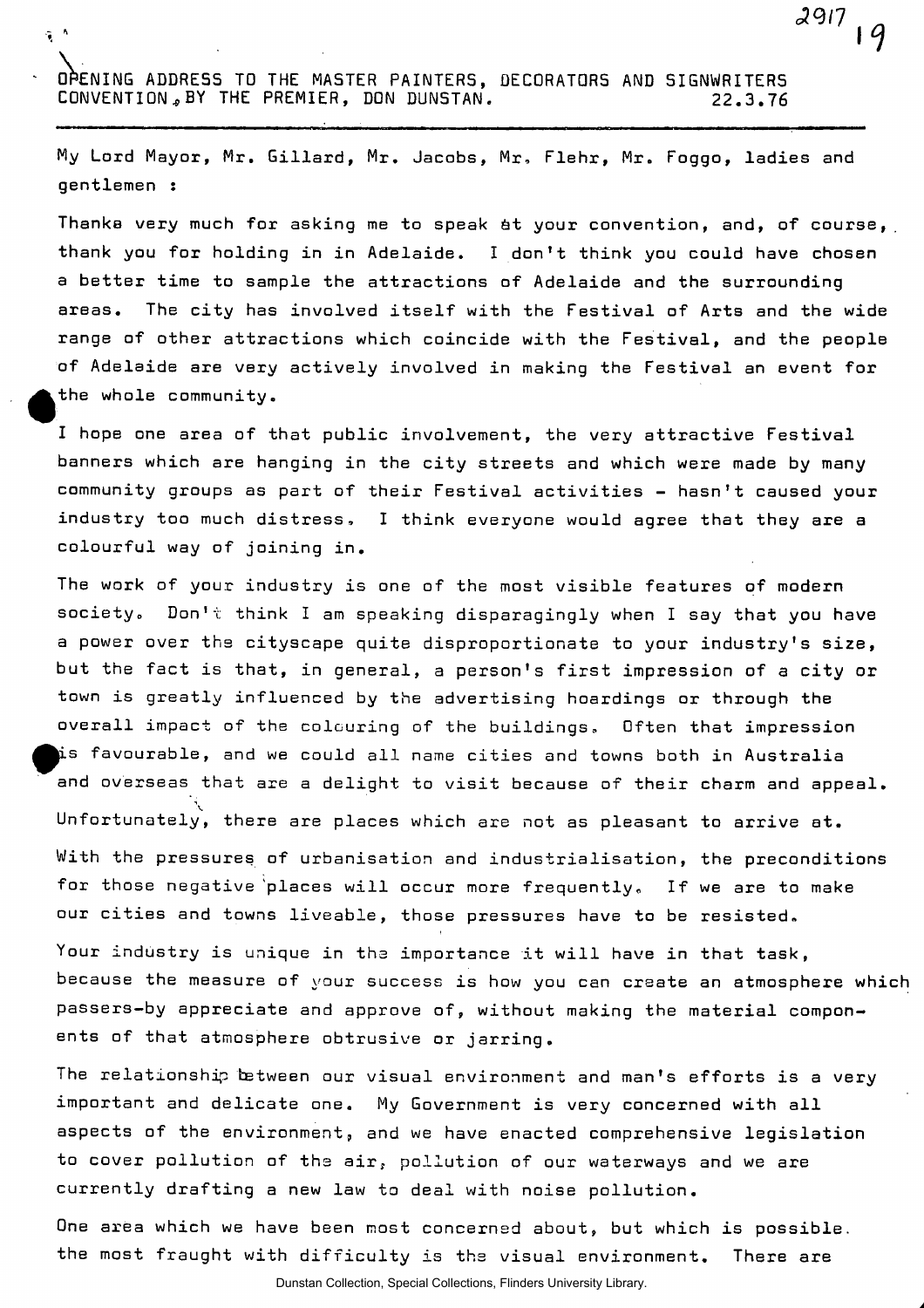severe practical problems in dealing with visual pollution that has been in existence for many years and which cannot be reversed without very substantial compensation to individuals or companies. As well, there has to be consideration that industries which are necessary or desirable for economic development will, in some cases, disturb the visual environment. The question then turns on whether the industry can minimise its effects.

These are, as I said, practical difficulties which industrialised societies must face and elected authorities deal with. In South Australia, the Government has strongly defended the environment and has sought to encourage other governmental and private organisations to do the same.

In the area of the visual environment, we have consistently followed the  $\blacksquare$ course that whatever is done in South Australia should enhance the environ- .ment.

And that is where the general environment debate takes a new twist, because implicit in that aim of enhancing the visual amenity is an aesthetic judgement. When we look at a badly polluted bay with oil slicks, rotting fish and dying vegetation, almost everyone would agree that such a state of affairs was wrong and that it was pollution. Similarly, a chimney stack pouring acrid smoke into the air is clearly seen by most people as polluting our environment.

The same definitive judgements cannot be made so easily regarding the visual environment, particularly in the area which most concerns your industry, butdoor advertising.

But there is a great deal of common ground which enables us to work out some important principles regarding the effect of advertising material outdoors on the community we live in, and look at, each day.

We only have to look overseas for examples of what we should try to avoid. Qgden Nash wrote many fine verses, but one of his most memorable was the couplet which started with the wistful line

"I doubt that I shall ever see a billboard as lovely as a tree"...

And it was wistful at the time he wrote it, for America in the 1950s and 1960s was in danger of obliterating its environment with advertising hoardings of all descriptions.

The reaction which eventually developed against those excesses led to the prevention of further widespread abuses of the landscape and allowed a little of the past to be undone. But by that time the reaction was sufficiently widespread. America had become a land in which many areas of the countryside could only be seen but briefly through gaps in a plethora

 $-2 -$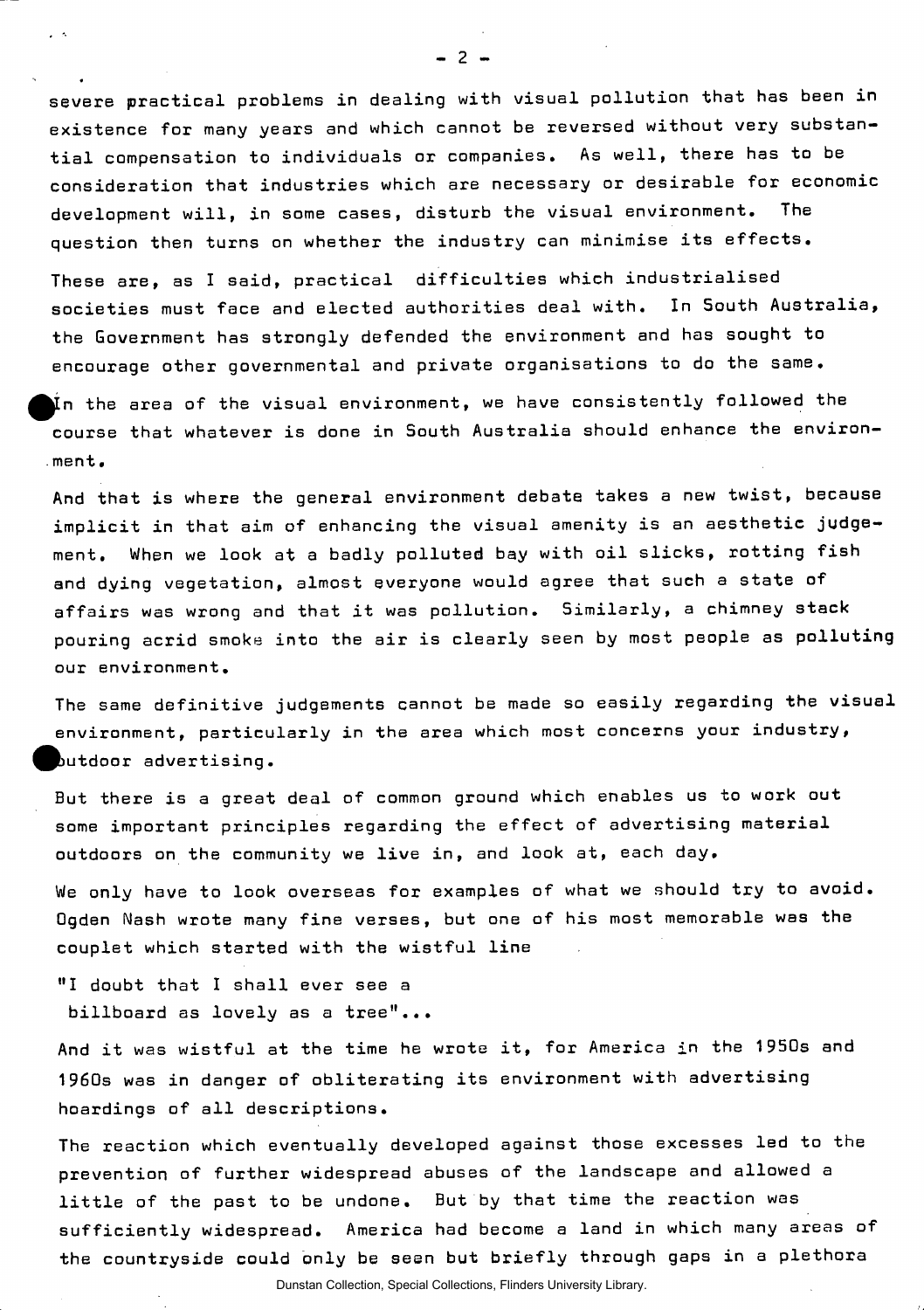of signs which produced a blurred image telling people to buy something, sell something or eat something.

 $-3 -$ 

Fortunately Australia never reached that stage. We were able to learn the lesson, if we wanted to. And in South Australia we certainly want to preserve the attractive and distinctive landscape of our State.

That concern does not preclude outdoor advertising: rather it means that advertising must be well designed, and planned with a mind to its effects on the visual amenity of the community.

Good commercial design is attractive, although here again we are moving into that tricky field of aesthetics. In trying to make South Australia the ^^Design State of Australia, the Government has done much to encourage good commercial design in a number of industries, including your own. I hope that cooperation and sympathy of interest can continue and expand so that the benefits of good design are put before us in the advertising we see each day.

Good design and high standards provide your industry with the way to present outdoor advertising to the public in a manner which enhances the environment rather than clashes with it. We are all aware of signs around us that are totally incongruous and designed to scandalise the environment rather than work in partnership, but I am sure that the industry and. the community at large are now looking for quality in advertising design rather than just shock value .

Those expectations will change from area to area as the local environment alters. The charm of Rundle Street is added to by the rather haphazard multiplicity of signs both large and small and the overall impression is a pleasingly vibrant commercialism. Other cities around the world have commercial areas which are garish, but still attractive. The more memorable ones such as Paris and Rome, have a small dash of exuberant advertising amid a generally restrained cityscape - and that is the effect I believe Adelaide should generate.

Unfortunately, it is difficult to be as complimentary about the juxtaposition of advertising which mars the visual environment of some of the trunk roads of Australian cities, or Paramatta Road in Sydney is not an attractive experience and I am sure most people don't read the jumble of signs that confront them. Such a mass of disjointed shouting eventually merges into a blur for most people, and so neither the advertiser's interests or the community's interests are met by such a blight.

Areas such as those are particularly regrettable to us in Adelaide, because in the city centre we have many good examples of outdoor advertising which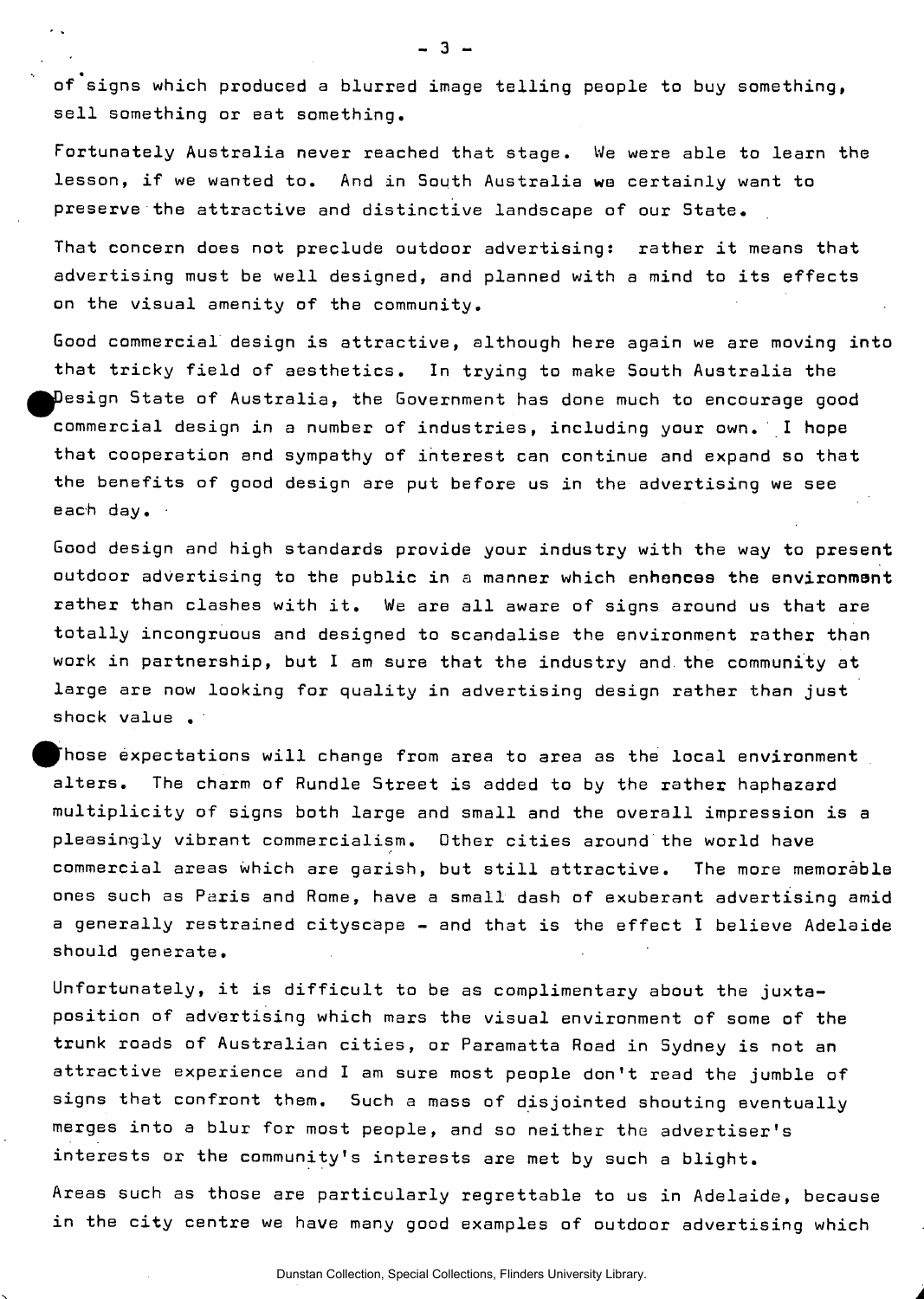is effective and harmonious. We are in a position to encourage design which is sympathetic to the city face because the City of Adelaide Development Committee has clear powers over outdoor advertising and takes an active interest in the question, in great contrast to the majority of local government bodies who seem quite uninterested in the visual environment of the areas they administer.

Local Government needs to take greater interest in its responsibilities to the community to ensure that the visual environment is improved.

Outdoor advertising is a vital part of our commercial processes, and it can be just as imaginative and sensitive as advertising in any other media. Certainly, if we look back to the traditional forms of advertising in England, Europe and Asia, outdoor advertising has a cultural heritage which far predates any other form.

But just as the shields swinging above the doors of the old English pubs and the cloth banners outside the tea.houses of Japan were an accepted, tasteful and functional part of the environment of the time, so we should

aim for our outdoor advertising to blend in harmoniously with our lifestyle.

My Government is anxious to wark with your industry and local government to achieve this and I am sure that from both a commercial and professional standpoint, the advertising industry has as much to gain as the community at large from environmentally complementary outdoor advertising,

**- 4 -**

 $\mathbf{t}$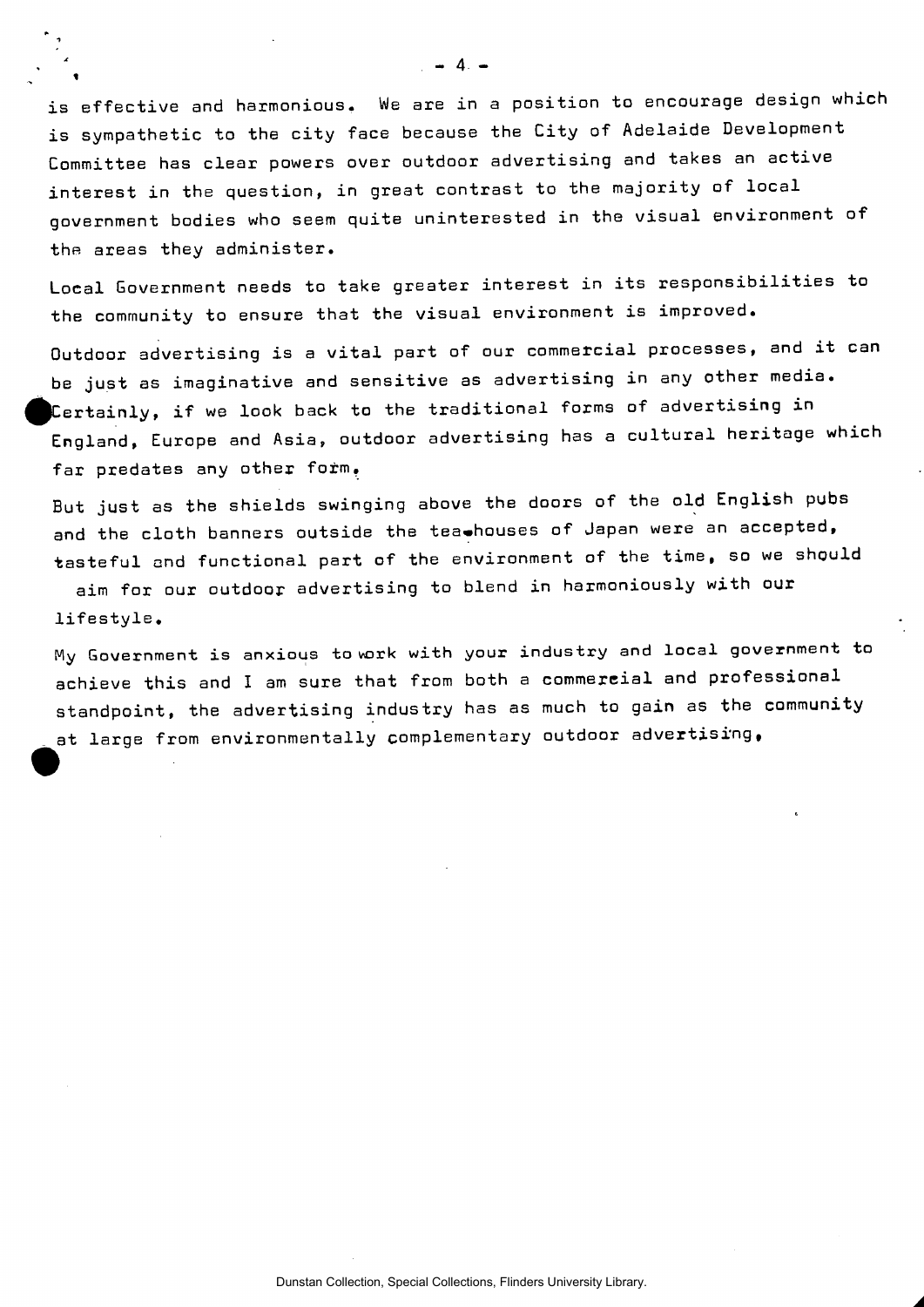OPENING ADDRESS TO THE MASTER PAINTERS, DECORATORS AND SIGNWRITERS CONVENTION,BY THE PREMIER, DON DUNSTAN. 22.3.76

My Lord Mayor, Mr. Gillard, Mr. Jacobs, Mr. Flehr, Mr. Foggo, ladies and gentlemen :

Thanks very much for asking me to speak &t your convention, and, of course, thank you for holding in in Adelaide. I don't think you could have chosen a better time to sample the attractions of Adelaide and the surrounding areas. The city has involved itself with the Festival of Arts and the wide range of other attractions which coincide with the Festival, and the people of Adelaide are very actively involved in making the Festival an event for the whole community.

I hope one area of that public involvement, the very attractive Festival banners which are hanging in the city streets and which were made by many community groups as part of their Festival activities - hasn't caused your industry too much distress, I think everyone would agree that they are a colourful way of joining in.

The work of your industry is one of the most visible features of modern society. Don't think I am speaking disparagingly when I say that you have a power over the cityscape quite disproportionate to your industry's size, but the fact is that, in general, a person's first impression of a city or town is greatly influenced by the advertising hoardings or through the overall impact of the colouring of the buildings. Often that impression  $\,$  favourable, and we could all name cities and towns both in Australia and overseas that are a delight to visit because of their charm and appeal. Unfortunately, there are places which are not as pleasant to arrive at. With the pressures of urbanisation and industrialisation, the preconditions for those negative places will occur more frequently. If we are to make our cities and towns liveable, those pressures have to be resisted.

Your industry is unique in the importance it will have in that task, because the measure of your success is how you can create an atmosphere which passers-by appreciate and approve of, without making the material components of that atmosphere obtrusive or jarring.

The relationship between our visual environment and man's efforts is a very important and delicate one. My Government is very concerned with all aspects of the environment,, and we have enacted comprehensive legislation to cover pollution of the air, pollution of our waterways and we are currently drafting a new law to deal with noise pollution.

One area which we have been most concerned about, but which is possible the most fraught with difficulty is the visual environment. There are

Dunstan Collection, Special Collections, Flinders University Library.

19

ŧ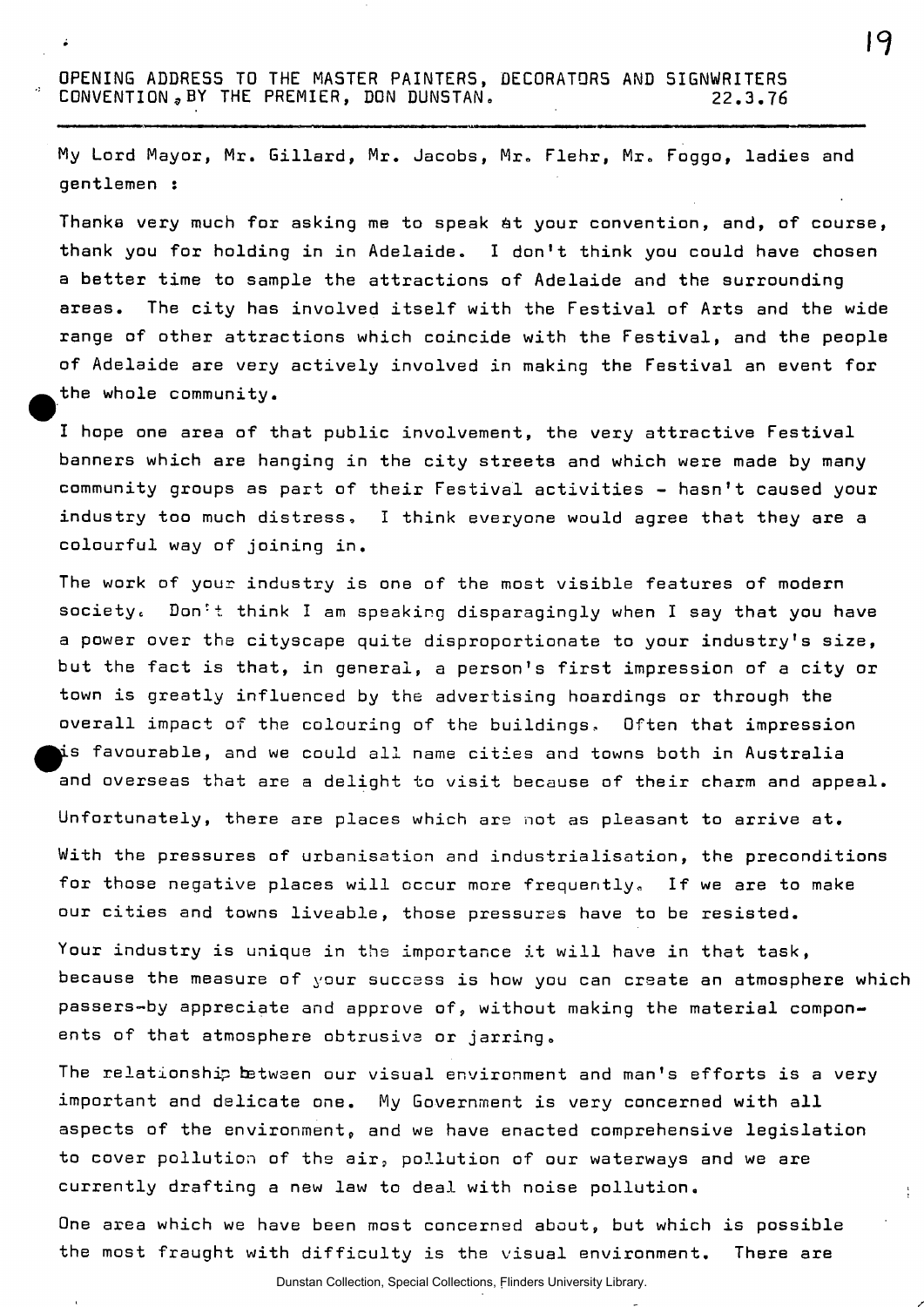severe practical problems in dealing with visual pollution that has been in existence for many years and which cannot be reversed without very substantial compensation to individuals or companies. As well, there has to be consideration that industries which are necessary or desirable for economic development will, in some cases, disturb the visual environment. The question then turns on whether the industry can minimise its effects.

 $-2 -$ 

These are, as I said, practical difficulties which industrialised societies must face and elected authorities deal with. In South Australia, the Government has strongly defended the environment and has sought to encourage other governmental and private organisations to do the same.

In the area of the visual environment, we have consistently followed the course that whatever is done in South Australia should enhance the environment .

And that is where the general environment debate takes a new twist, because implicit in that aim of enhancing the visual amenity is an aesthetic judgement. When we look at a badly polluted bay with oil slicks, rotting fish and dying vegetation, almost everyone would agree that such a state of affairs was wrong and that it was pollution. Similarly, a chimney stack pouring acrid smoke into the air is clearly seen by most people as polluting our environment.

The same definitive judgements qannot be made so easily regarding the visual environment, particularly in the area which most concerns your industry, butdoor advertising.

But there is a great deal of common ground which enables us to work out some important principles regarding the effect of advertising material outdoors on the community we live in, and look at, each day.

We only have to look overseas for examples of what we should try to avoid. Ogden Nash wrote many fine verses, but one of his most memorable was the couplet which started with the wistful line

"I doubt that I shall ever see a billboard as lovely as a tree"...

And it was wistful at the time he wrote it, for America in the 1950s and 1960s was in danger of obliterating its environment with advertising hoardings of all descriptions.

The reaction which eventually developed against those excesses led to the prevention of further widespread abuses of the landscape and allowed a little of the past to be undone. But by that time the reaction was sufficiently widespread. America had become, a land in which many areas of the countryside could only be seen but briefly through gaps in a plethora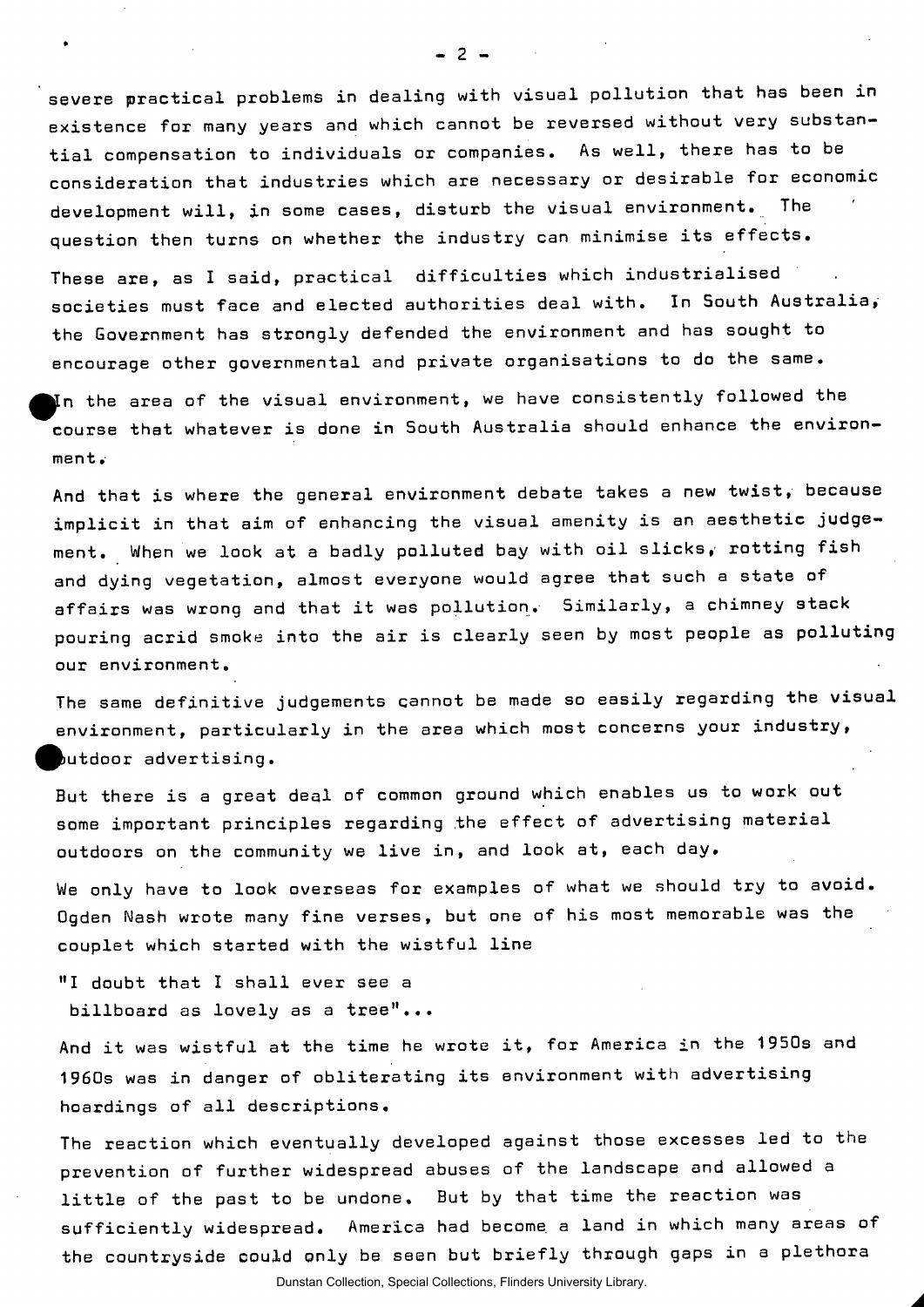, of signs which produced a blurred image telling people to buy something, sell something or eat something.

**» - 3 -**

Fortunately Australia never reached that stage. We were able to learn the lesson, if we wanted to. And in South Australia we certainly want to preserve the attractive and distinctive landscape of our State.

That concern does not preclude outdoor advertising: rather it means that advertising must be well designed, and planned with a mind to its effects on the visual amenity of the community.

Good commercial design is attractive, although here again we are moving into that tricky field of aesthetics. In trying to make South Australia the  $\rho$ esign State of Australia, the Government has done much to encourage good commercial design in a number of industries, including your own. I hope that cooperation and sympathy of interest can continue and expand so that the benefits of good design are put before us in the advertising we see each day.

Good design and high standards provide your industry with the way to present outdoor advertising to the public in a manner which enhances the environment rather than clashes with it. We are all aware of signs around us that are totally incongruous and designed to scandalise the environment rather than work in partnership, but I am sure that the industry and the community at large are now looking for quality in advertising design rather than just shock value .

Those expectations will change from area to area as the local environment alters. The charm of Rundle Street is added to by the rather haphazard multiplicity of signs both large and small and the overall impression is a pleasingly vibrant commercialism. Other cities around the world have commercial areas which are garish, but still attractive. The more memorable ones such as Paris and Rome, have a small dash of exuberant advertising amid a generally restrained cityscape - and that is the effect I believe Adelaide should generate.

Unfortunately, it is difficult to be as complimentary about the juxtaposition of advertising which mars the visual environment of some of the trunk roads of Australian cities, or Paramatta Road in Sydney is not an attractive experience and I am sure most people don't read the jumble of signs that confront them. Such a mass of disjointed shouting eventually merges into a blur for most people, and so neither the advertiser's interests or the community's interests are met by such a blight.

Areas such as those are particularly regrettable to us in Adelaide, because in the city centre we have many good examples of outdoor advertising which

Dunstan Collection, Special Collections, Flinders University Library.

*A*